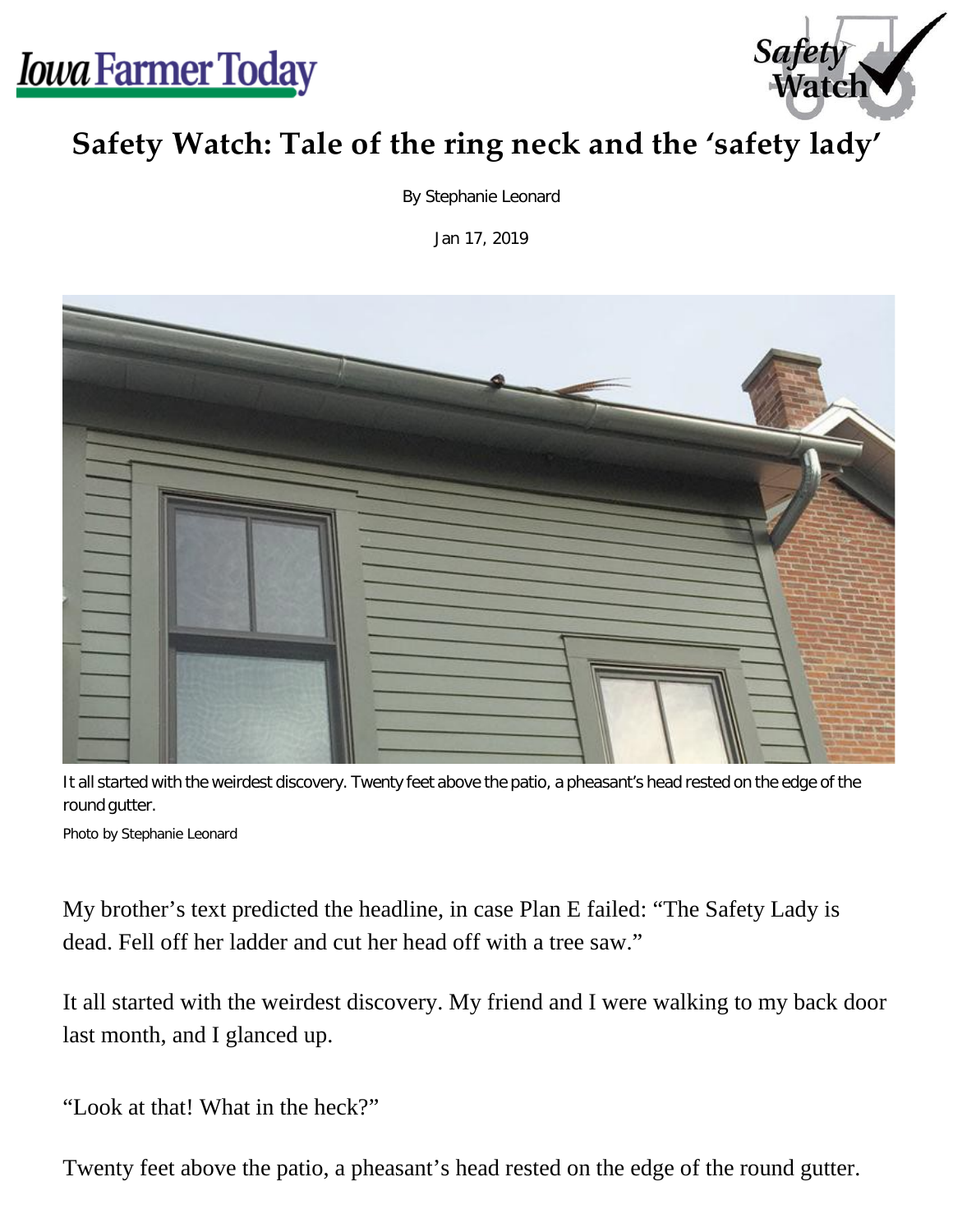His long tail feathers were spires in the air. And that was all we could see.

"Think it's dead?" she said.

I've often had owls and sometimes raccoons on the roof, and my sister once had a live peacock they named Kevin show up on hers, but this was a new predicament.

*How'd he end up there? Has he been there long? Is he gooey or frozen, stuck to the gutter?*

This required some pondering, but not too much inaction: The next day would be sunny, but rain was in the forecast. The longer I waited, the bigger the problem.

Whenever there's something out of reach you have to get, you better be thinking safety thoughts.

The obvious solution was call someone, pass the problem off to a gutter cleaning company! Critter controllers! But I was feeling tight and a little stubborn, so the next morning I eyeballed the situation again and reconnoitered my garage and barn for inspiration.

*Nothing. The extension ladder puts me under the bird — can't reach backwards over the eaves. The tall step ladder won't get me within striking distance, even with a rake.*

My family farms on the other side of the state, but I still tap into them regarding "predicaments." We share the tight and stubborn genes and get a little charged up for tackling weird problems. I texted my brother some pictures.

Doug's one of the most creative guys I know; he can build anything, fixes things better than they were built, and in a pinch can jury rig almost anything with a milk jug, pliers, chain and stuff out of the junk pile.

"Could you reach it through the window with a hoe or something light?"

Plan B! I brought in two dirty hoes, took the screen off the upper stairwell window and stuck my head out. He seemed so close. And the stone patio seemed so far, sure to crack me like Humpty Dumptress if I fell.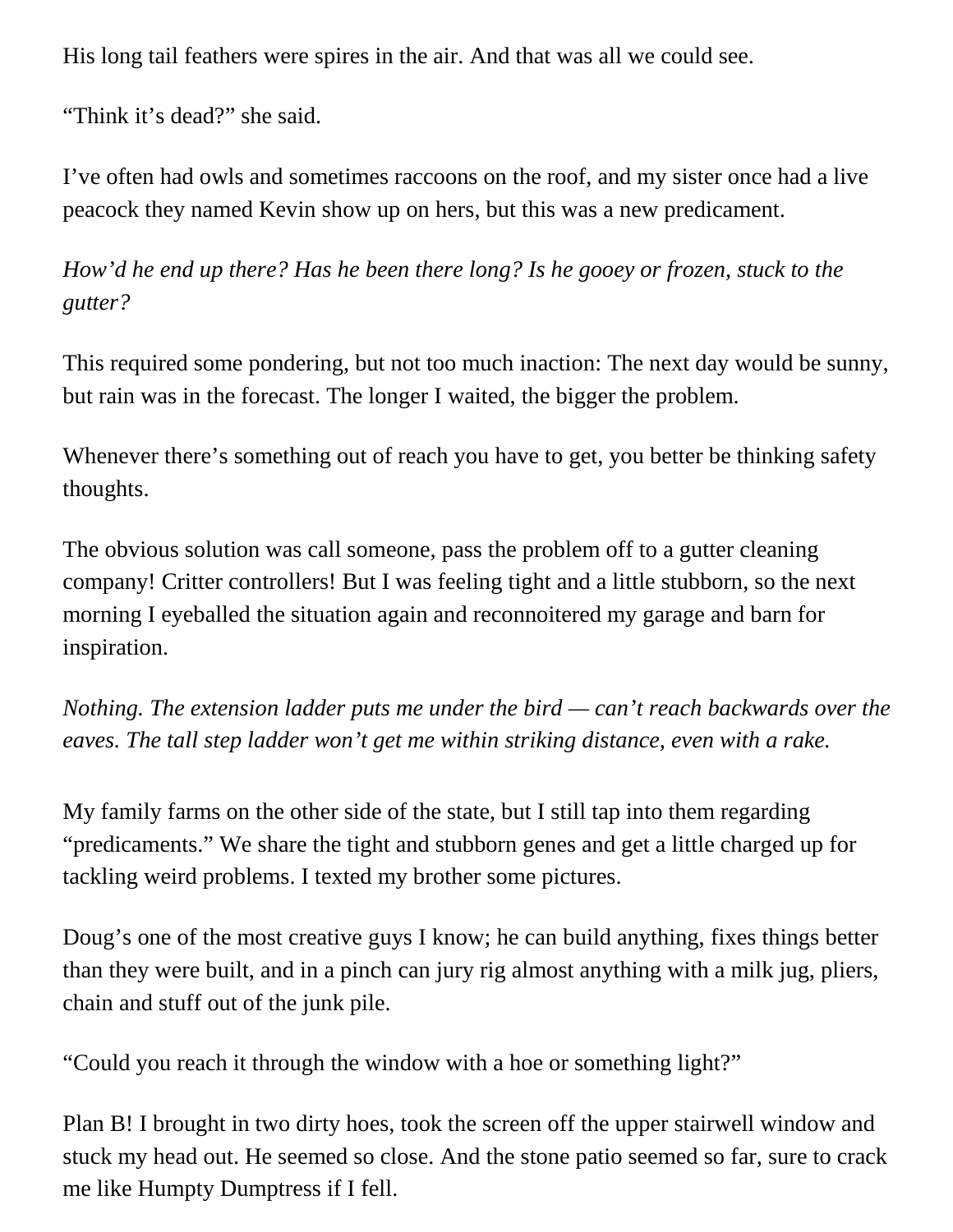But(t!) my ample caboose gives me a low center of gravity, as long I keep that inside the window, I probably won't fall out.

So I put my safety glasses on to protect my eyes from falling feathers and blood, and gave a careful reach. The angle wasn't right. Holding on to the hoe-end with both hands was tricky — its business end was heavy and hard to control overhead. Worst-case scenarios were coming to mind.

*If I lose my grip, this hoe will cleave my head. Maybe break a window. If I dodge it, I could go out the window. Are neighbors watching? How long before someone would find me? My family would have to come down here and plan my funeral. I don't think they'd know what I want. They would have to sort all my stuff and get rid of it.*

Do other people think about this stuff when they decide if they'll go ahead and take a risk? That their family will be dealing with the outcome? I was both inside this safety story and observing it at the same time.

My hoe and too-short self weren't enough to hook the bird, but I did release a bunch of feathers and inadvertently nudge his head back into the gutter. Oops.

I reported back to Doug.

"Go to the vet clinic and borrow a calf catch hook," he texted, along with a picture of his own, "...the aluminum kind that extends."

Plan C! My vet didn't have a crook, but they loaned me an odd rod they used for other purposes. It was too short. The closest farm store only had a short crook for catching goats. And my super resourceful neighbor — my friend, and I call him Larry the Hero — wasn't at his shop.

A second trip to Kalona begot Plan D: perusing the hardware store for "something to make."

The clerk asked what I was looking for.

"There's something dead on my roof, I need to make something to reach it."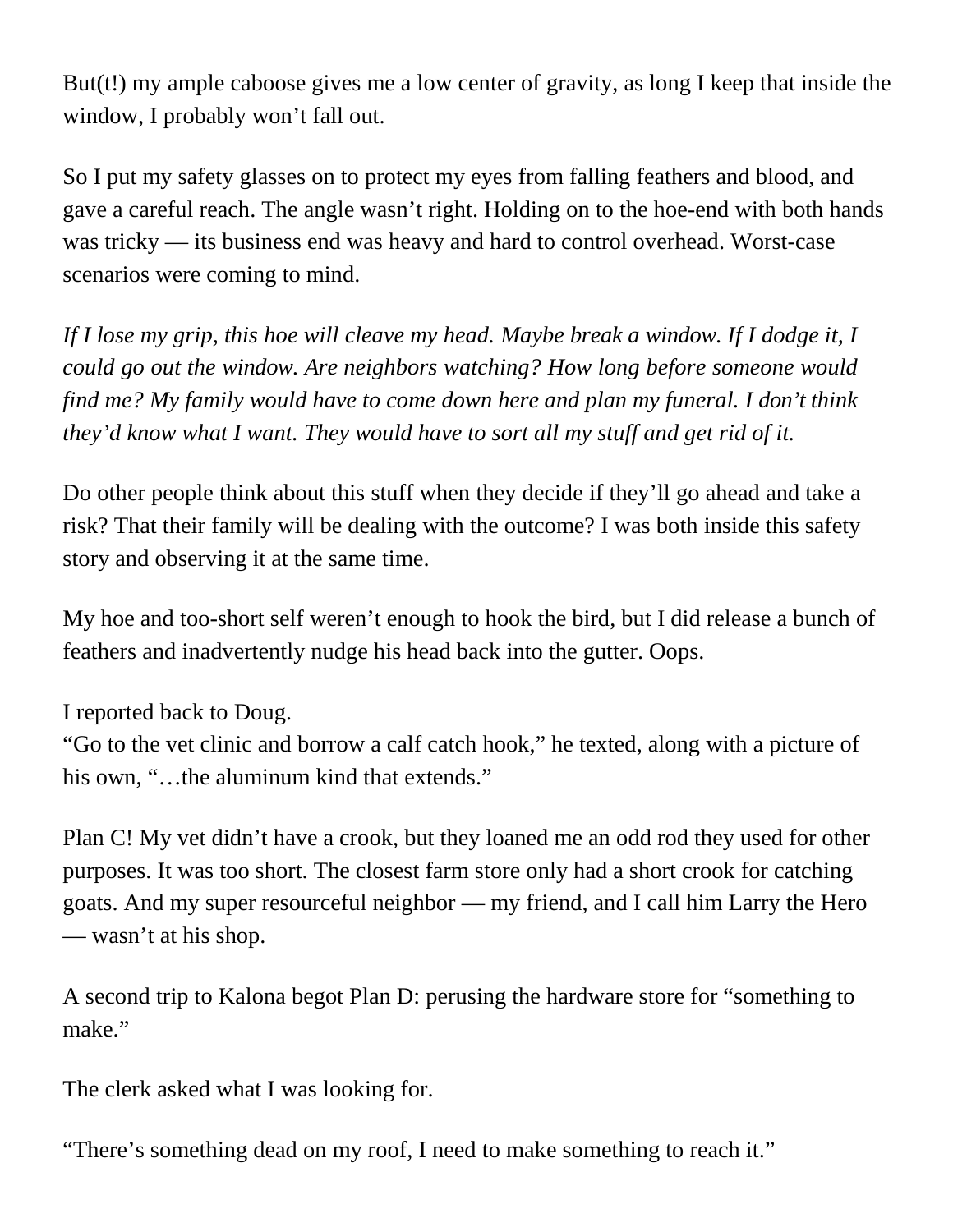He didn't miss a beat. "What's it weigh?"

In the plumbing and garden areas, we mulled inventions to cobble from sickles, swing weeders, claws and pipe. I left with \$4 of worm gear clamps for sistering a second handle on my hoe. The angle might not be right, but the price was.

My ideal tool was something expandable, articulating, light weight, with a hook or grabber.

And then I spotted it — Plan  $E$  — back in a corner of the garage. My telescoping tree saw! Its end hook, snaggy blade and sturdy aluminum handle might be the ticket. I sent a picture of it and my ladder to Doug.

"Ah yes," came the reply, then his "safety lady" headline for failed Plan E, seconds later.

By the end of the afternoon, I had the big step ladder on the patio and was balancing the saw, keeping myself centered between the rails and leaning into the ladder. Extending it a little bit at a time, checking what that did to my balance, a couple steps up the ladder.

The reach was right, the hook was perfect, and after several tries, I flipped birdie out with a satisfying (but sad) plunk to the patio.



Photo by Stephanie Leonard

"Score!" Doug texted.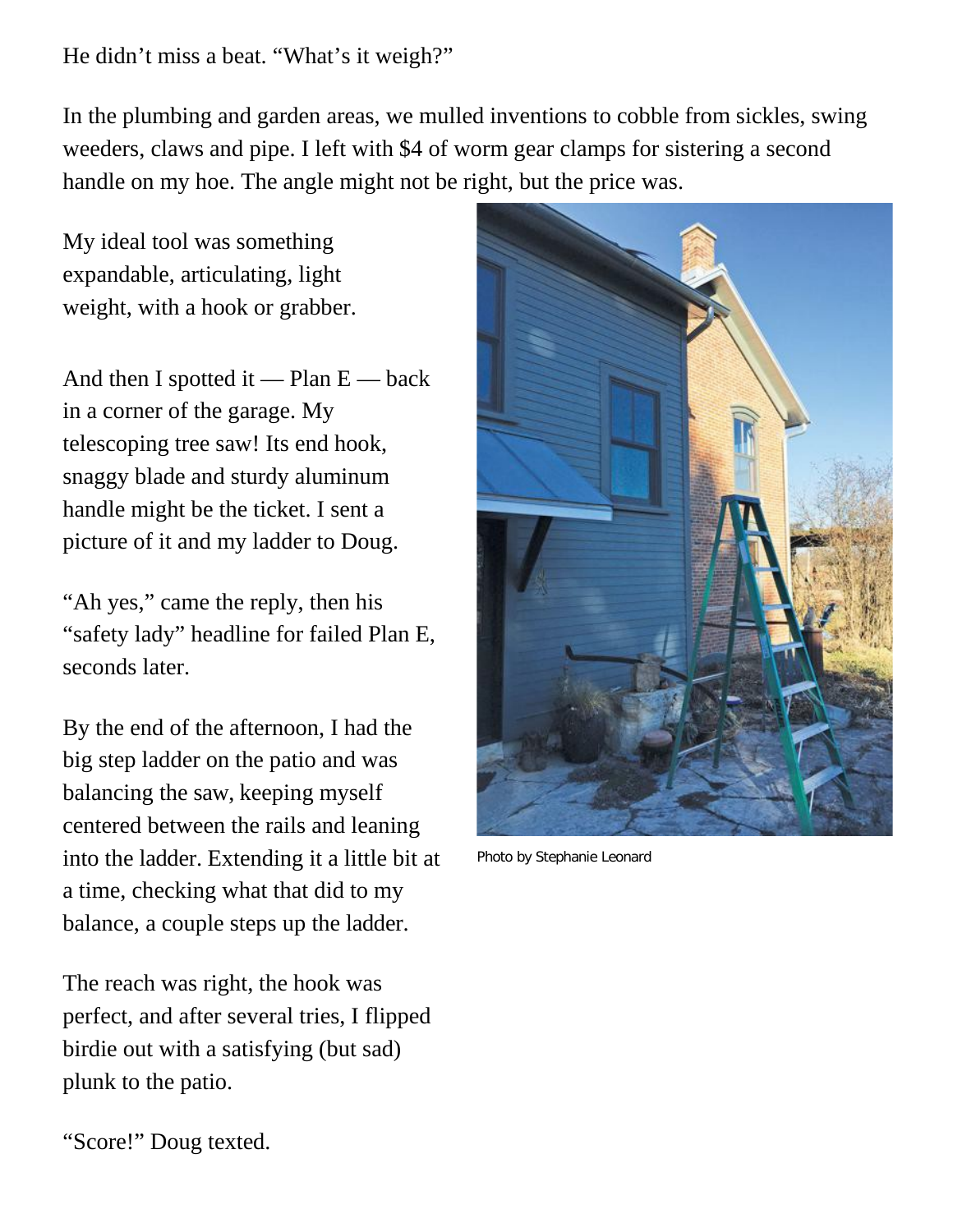How he got there remains a mystery; he hadn't been shot or wounded. He was perfect, almost.



Photo by Stephanie Leonard

## **But more importantly, that day's adventure served as a reminder:**

- For thinking safety in all sorts of problem-solving predicaments, routine to bizarre.
- For imagining those worst-case outcomes, no matter how unlikely, and who'd have to deal with the consequences.
- For staying in touch with somebody when you're working alone doing something